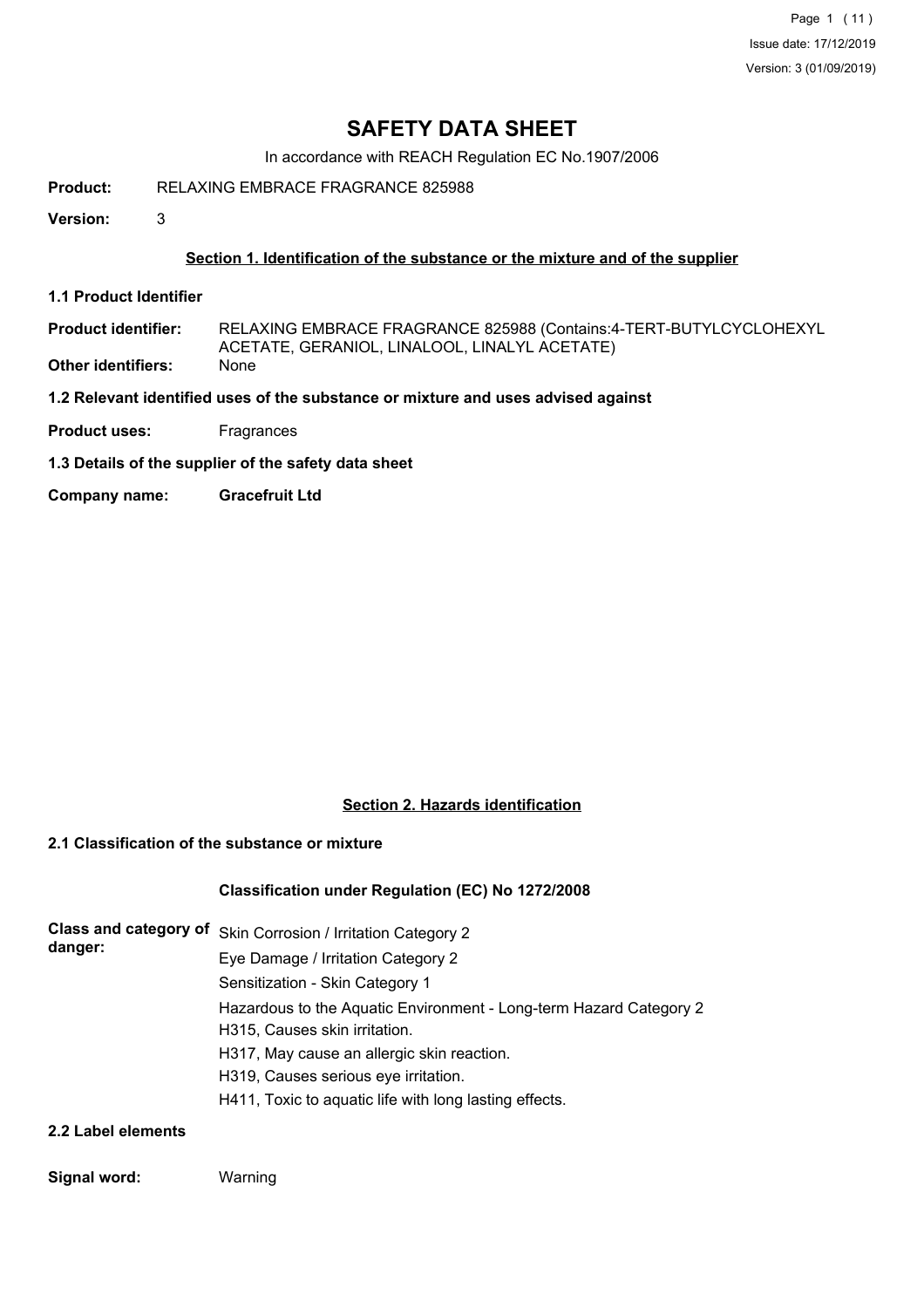Page 2 (11) Issue date: 17/12/2019 Version: 3 (01/09/2019)

## **SAFETY DATA SHEET**

In accordance with REACH Regulation EC No.1907/2006

| <b>Product:</b>                     | RELAXING EMBRACE FRAGRANCE 825988                                                                                                                                                                                                                                                                                                                                                                                                                                                                                                                                                                                                                                                                                                                                                                                                                                                    |  |  |
|-------------------------------------|--------------------------------------------------------------------------------------------------------------------------------------------------------------------------------------------------------------------------------------------------------------------------------------------------------------------------------------------------------------------------------------------------------------------------------------------------------------------------------------------------------------------------------------------------------------------------------------------------------------------------------------------------------------------------------------------------------------------------------------------------------------------------------------------------------------------------------------------------------------------------------------|--|--|
| Version:                            | 3                                                                                                                                                                                                                                                                                                                                                                                                                                                                                                                                                                                                                                                                                                                                                                                                                                                                                    |  |  |
| <b>Hazard statements:</b>           | H315, Causes skin irritation.<br>H317, May cause an allergic skin reaction.<br>H319, Causes serious eye irritation.<br>H411, Toxic to aquatic life with long lasting effects.                                                                                                                                                                                                                                                                                                                                                                                                                                                                                                                                                                                                                                                                                                        |  |  |
| Supplemental<br>Information:        | EUH208, Contains 2,4-DIMETHYL-3-CYCLOHEXENE CARBOXALDEHYDE, ALPHA-<br>ISOMETHYL IONONE, ALPHA-PINENES, BETA-PINENES, CITRONELLOL, DELTA-<br>DAMASCONE, EUCALYPTOL, GERANYL ACETATE, ISOEUGENOL, LIMONENE,<br>METHYLUNDECANAL, NEROL, NERYL ACETATE, TETRAMETHYL<br>ACETYLOCTAHYDRONAPHTHALENES, TRANS-ANETHOLE. May produce an allergic<br>reaction.                                                                                                                                                                                                                                                                                                                                                                                                                                                                                                                                 |  |  |
| <b>Precautionary</b><br>statements: | P261, Avoid breathing vapour or dust.<br>P264, Wash hands and other contacted skin thoroughly after handling.<br>P272, Contaminated work clothing should not be allowed out of the workplace.<br>P273, Avoid release to the environment.<br>P280, Wear protective gloves/eye protection/face protection.<br>P302/352, IF ON SKIN: Wash with plenty of soap and water.<br>P305/351/338, IF IN EYES: Rinse cautiously with water for several minutes. Remove contact<br>lenses, if present and easy to do. Continue rinsing.<br>P333/313, If skin irritation or rash occurs: Get medical advice/attention.<br>P337/313, If eye irritation persists: Get medical advice/attention.<br>P362, Take off contaminated clothing and wash before reuse.<br>P391, Collect spillage.<br>P501, Dispose of contents/container to approved disposal site, in accordance with local<br>regulations. |  |  |
| Pictograms:                         |                                                                                                                                                                                                                                                                                                                                                                                                                                                                                                                                                                                                                                                                                                                                                                                                                                                                                      |  |  |
| Other hazards:                      | Hydrocarbon Concentration %:<br>2.678%                                                                                                                                                                                                                                                                                                                                                                                                                                                                                                                                                                                                                                                                                                                                                                                                                                               |  |  |

## **Section 3. Composition / information on ingredients**

## **3.2 Mixtures**

## **Contains:**

| <b>Name</b>      | CAS      | EC                | <b>REACH Registration</b><br>No. | $\%$      | <b>Classification for</b><br>(CLP) 1272/2008   |
|------------------|----------|-------------------|----------------------------------|-----------|------------------------------------------------|
| <b>ILINALOOL</b> | 178-70-6 | $ 201 - 134 - 4 $ | 01-2119474016-42-xxxx            | $5 - 10%$ | <b>ISCI 2-EDI 2-SS 1B:</b><br>H315-H317-H319 - |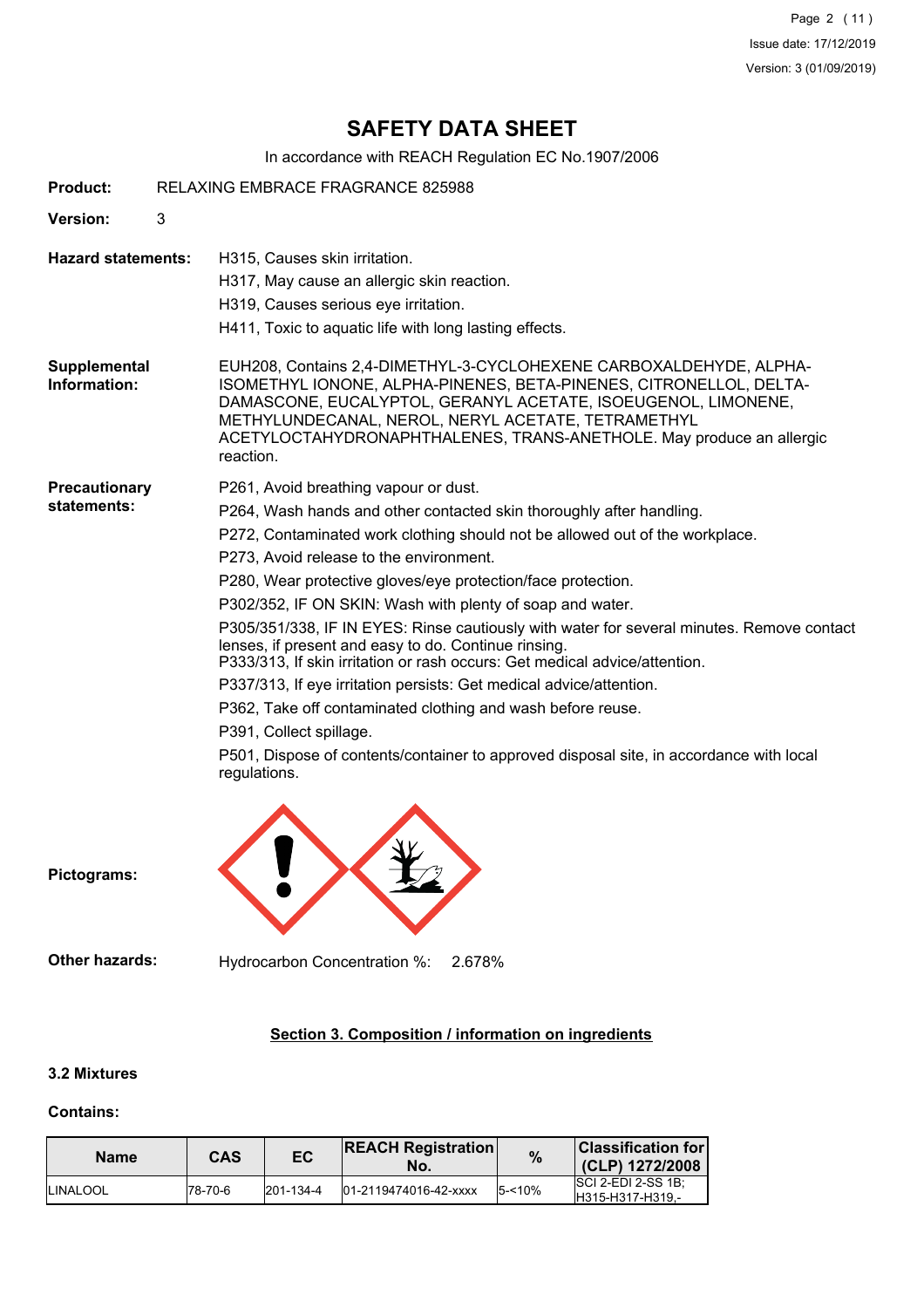Page 3 (11) Issue date: 17/12/2019 Version: 3 (01/09/2019)

## **SAFETY DATA SHEET**

In accordance with REACH Regulation EC No.1907/2006

## **Product:** RELAXING EMBRACE FRAGRANCE 825988

#### **Version:** 3

| 4-TERT-<br><b>IBUTYLCYCLOHEXYL</b><br><b>ACETATE</b>                                        | 32210-23-4                | 250-954-9                                           | l01-2119976286-24-xxxx | $5 - 10%$   | SS 1B;H317,-                                                                                           |
|---------------------------------------------------------------------------------------------|---------------------------|-----------------------------------------------------|------------------------|-------------|--------------------------------------------------------------------------------------------------------|
| 2.6-DIMETHYL-7-<br>OCTEN-2-OL                                                               | 18479-58-8                | 242-362-4                                           |                        | $1 - 5%$    | SCI 2-EDI 2:H315-<br>H319.-                                                                            |
| <b>TERPINEOL</b>                                                                            | 8000-41-7                 | 232-268-1                                           | 01-2119553062-49-xxxx  | $1 - 5%$    | SCI 2-EDI 2; H315-<br>H319.-                                                                           |
| LINALYL ACETATE                                                                             | 115-95-7                  | 204-116-4                                           | l01-2119454789-19-xxxx | $1 - 5%$    | SCI 2-SS 1B; H315-<br>H317,-                                                                           |
| ALLYL AMYL<br><b>GLYCOLATE</b>                                                              |                           | 916-328-0                                           |                        | $1 - 5%$    | ATO 4-ATD 4-STO-RE<br>2-EH A1;H302-H312-<br>H373-H400.-                                                |
| <b>LIMONENE</b>                                                                             | 5989-27-5                 | 227-813-5                                           |                        | $1 - 5%$    | FL 3-SCI 2-SS 1B-AH<br>1-EH A1-EH C1;H226-<br>H304-H315-H317-<br>H410.-                                |
| <b>CAMPHOR</b>                                                                              | 76-22-2                   | 200-945-0                                           |                        | 1-<5%       | <b>FS 2-ATO 4-ATI 4-</b><br>STO-SE 2;H228-H302-<br>H332-H371,-                                         |
| <b>EUCALYPTOL</b>                                                                           | 470-82-6                  | 207-431-5                                           |                        | $1 - 5%$    | FL 3-SS 1B;H226-<br>H317.-                                                                             |
| <b>HEXAMETHYLINDANO</b><br>PYRAN                                                            | 1222-05-5                 | 214-946-9                                           | 01-2119488227-29-xxxx  | $0.1 - 1%$  | EH A1-EH C1;H410,-                                                                                     |
| <b>DIPHENYL ETHER</b>                                                                       | 101-84-8                  | 202-981-2                                           |                        | $0.1 - 1\%$ | EDI 2-EH A1-EH C3;<br>H319-H400-H412,-                                                                 |
| <b>GERANIOL</b>                                                                             | 106-24-1                  | 203-377-1                                           | 01-2119552430-49-xxxx  | $0.1 - 1%$  | SCI 2-EDI 1-SS 1:<br>H315-H317-H318,-                                                                  |
| TETRAMETHYL<br>ACETYLOCTAHYDRON 68155-66-8,<br><b>APHTHALENES</b>                           | 54464-57-2,<br>68155-67-9 | 259-174-3.<br>268-978-3,<br>268-979-9,<br>915-730-3 | l01-2119489989-04-xxxx | $0.1 - 1\%$ | SCI 2-SS 1B-EH C1;<br>H315-H317-H410,-                                                                 |
| <b>ICITRONELLOL</b>                                                                         | 106-22-9                  | 203-375-0                                           | 01-2119453995-23-xxxx  | $0.1 - 1%$  | <b>SCI 2-EDI 2-SS 1B:</b><br>H315-H317-H319,-                                                          |
| 2.4-DIMETHYL-3-<br><b>CYCLOHEXENE</b><br>CARBOXALDEHYDE                                     | 68039-49-6                | 268-264-1                                           |                        | $0.1 - 1%$  | SCI 2-EDI 2-SS 1B-EH<br>C2;H315-H317-H319-<br>H411.-                                                   |
| AMYL SALICYLATE                                                                             | 2050-08-0                 | 218-080-2                                           |                        | $0.1 - 1\%$ | ATO 4-EH A1-EH C1;<br>H302-H410,-                                                                      |
| <b>GERANYL ACETATE</b>                                                                      | 105-87-3                  | 203-341-5                                           | 01-2119973480-35-xxxx  | $0.1 - 1%$  | <b>SCI 2-SS 1-EH C3:</b><br>H315-H317-H412,-                                                           |
| ALPHA-ISOMETHYL<br>IONONE                                                                   | 127-51-5                  | 204-846-3                                           |                        | $0.1 - 1\%$ | SS 1B-EH C2; H317-<br>H411.-                                                                           |
| <b>ISOEUGENOL</b>                                                                           | 97-54-1                   | 202-590-7                                           |                        | $0.1 - 1\%$ | ATO 4-ATD 4-ATI 4-<br>SCI 2-EDI 2-SS 1A-<br>STO-SE 3(RI); H302-<br>H312-H315-H317-<br>H319-H332-H335.- |
| <b>NEROL</b>                                                                                | 106-25-2                  | 203-378-7                                           |                        | $0.1 - 1\%$ | SCI 2-EDI 2-SS 1B;<br>H315-H317-H319,-                                                                 |
| TRANS-ANETHOLE                                                                              | 4180-23-8                 | 224-052-0                                           |                        | $0.1 - 1%$  | SS 1B;H317,-                                                                                           |
| <b>BETA-PINENES</b>                                                                         | 127-91-3                  | 204-872-5                                           |                        | $0.1 - 1\%$ | FL 3-SCI 2-SS 1B-AH<br>1-EH A1-EH C1; H226-<br>IH304-H315-H317-<br>H410.-                              |
| IALPHA-PINENES                                                                              | 80-56-8                   | 201-291-9                                           |                        | $0.1 - 1\%$ | FL 3-ATO 4-SCI 2-SS<br>1B-AH 1-EH A1-EH<br>C1;H226-H302-H304-<br>H315-H317-H410,-                      |
| 1-METHYL-4-(4-<br>METHYL-3-PENTENYL) 52475-86-2<br>CYCLOHEX-3-ENE-1-<br><b>CARBALDEHYDE</b> |                           | 257-942-2,<br>257-941-7                             | 01-2120735080-68-xxxx  | $0.1 - 1\%$ | EH A1-EH C1; H410,-                                                                                    |
| NERYL ACETATE                                                                               | 141-12-8                  | 205-459-2                                           |                        | $0.1 - 1\%$ | SCI 2-SS 1B;H315-<br>H317.-                                                                            |
| <b>IMETHYLUNDECANAL</b>                                                                     | 110-41-8                  | 203-765-0                                           |                        | $0.1 - 1\%$ | ISCI 2-SS 1B-EH A1-<br>EH C1;H315-H317-<br>H410,-                                                      |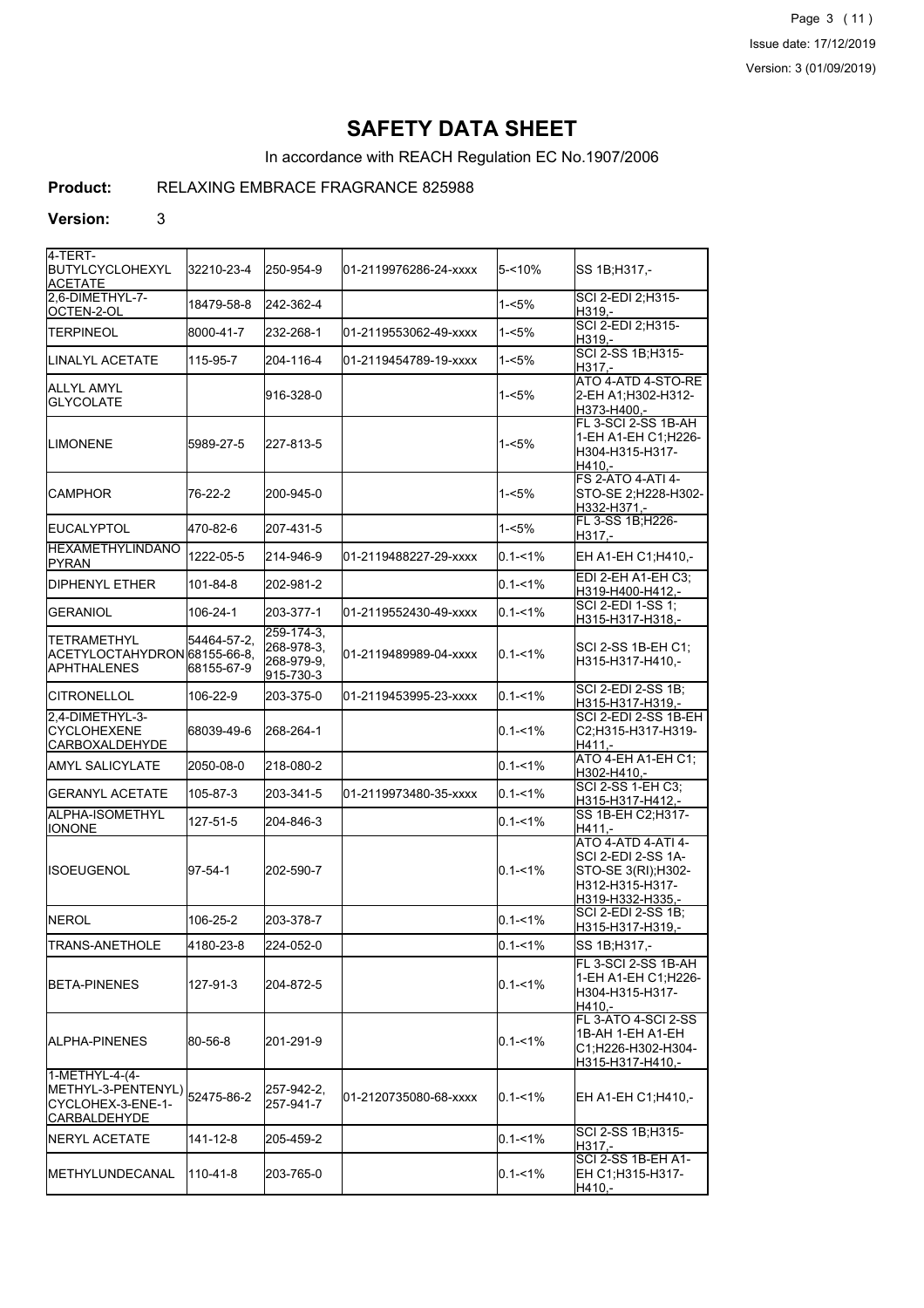## **SAFETY DATA SHEET**

In accordance with REACH Regulation EC No.1907/2006

## **Product:** RELAXING EMBRACE FRAGRANCE 825988

#### **Version:** 3

| IDELTA-DAMASCONE 157378-68-4    | 260-709-8 |                       | <sub>0.1%</sub> | <b>ATO 4-SCI 2-SS 1A-</b><br>IEH A1-EH C1:H302-<br>IH315-H317-H410.- |
|---------------------------------|-----------|-----------------------|-----------------|----------------------------------------------------------------------|
| ITRIDEC-2-ENENITRILE 22629-49-8 | 245-142-6 | 01-2120763556-45-xxxx | <sub>0.1%</sub> | IEH A1-EH C1:H410.-                                                  |

## **Substances with Community workplace exposure limits:**

| <b>Name</b>               | <b>CAS</b> | EC        | $\%$          |
|---------------------------|------------|-----------|---------------|
| <b>ICAMPHOR</b>           | 176-22-2   | 200-945-0 | $1 - 5%$      |
| <b>IDIETHYL PHTHALATE</b> | 84-66-2    | 201-550-6 | 50-100%       |
| <b>IDIPHENYL ETHER</b>    | 101-84-8   | 202-981-2 | $0.1 - 1\%$   |
| <b>IDL-CAMPHOR</b>        | 21368-68-3 | 244-350-4 | $ 0.1 - 1\% $ |

## **Substances that are persistent, bioaccumulative and toxic or very persistent and very bioaccumulative, greater than 0.1%:**

Not Applicable

## **Section 4. First-aid measures**

## **4.1 Description of first aid measures**

IF ON SKIN: Wash with plenty of soap and water.

IF IN EYES: Rinse cautiously with water for several minutes. Remove contact lenses, if present and easy to do. Continue rinsing.

## **4.2 Most important symptoms and effects, both acute and delayed**

Causes skin irritation.

May cause an allergic skin reaction.

Causes serious eye irritation.

## **4.3 Indication of any immediate medical attention and special treatment needed**

None expected, see Section 4.1 for further information.

## **SECTION 5: Firefighting measures**

## **5.1 Extinguishing media**

Suitable media: Carbon dioxide, Dry chemical, Foam.

## **5.2 Special hazards arising from the substance or mixture**

In case of fire, may be liberated: Carbon monoxide, Unidentified organic compounds.

## **5.3 Advice for fire fighters:**

In case of insufficient ventilation, wear suitable respiratory equipment.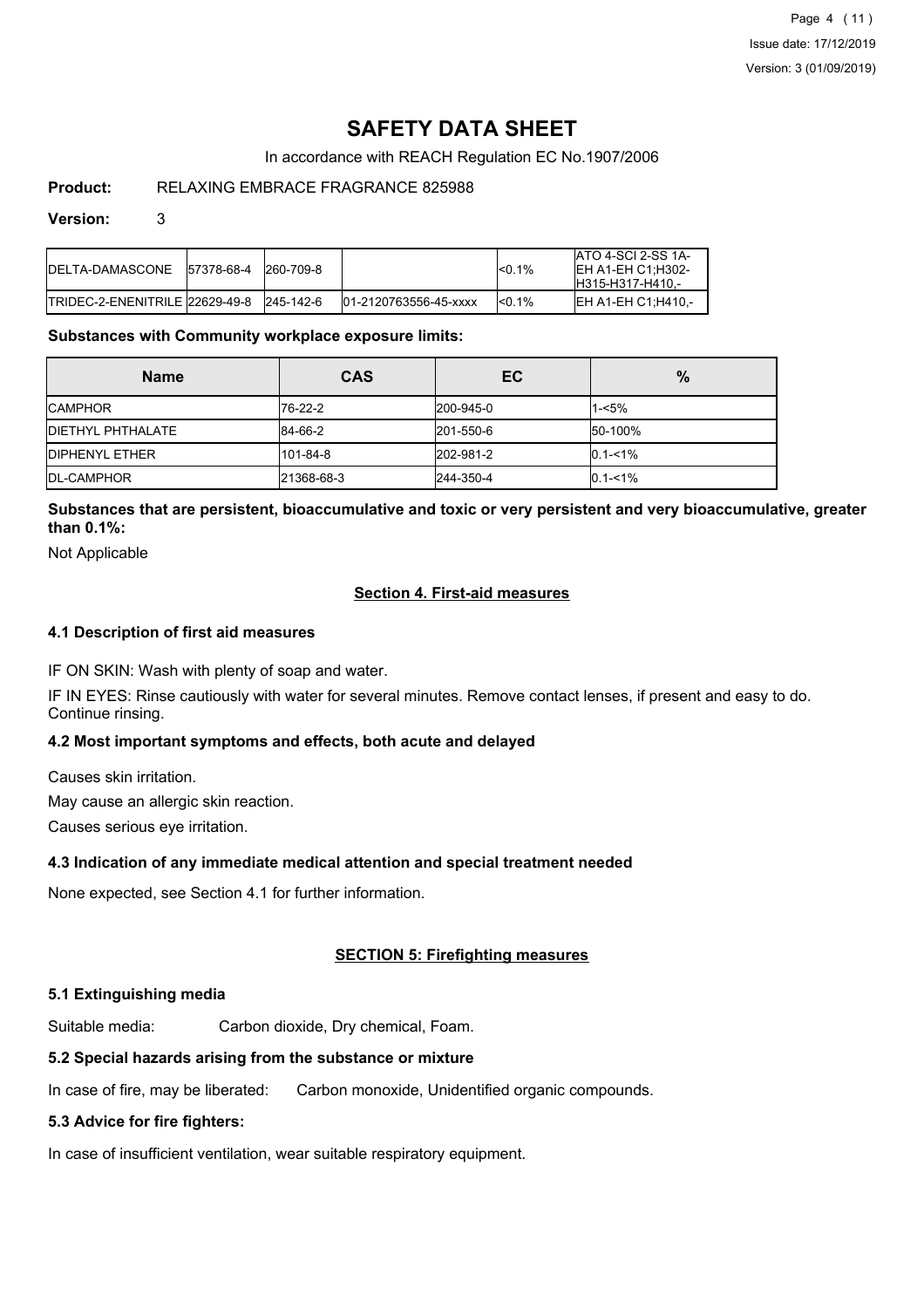Page 5 (11) Issue date: 17/12/2019 Version: 3 (01/09/2019)

## **SAFETY DATA SHEET**

In accordance with REACH Regulation EC No.1907/2006

**Product:** RELAXING EMBRACE FRAGRANCE 825988

**Version:** 3

## **Section 6. Accidental release measures**

## **6.1 Personal precautions, protective equipment and emergency procedures:**

Avoid inhalation. Avoid contact with skin and eyes. See protective measures under Section 7 and 8.

#### **6.2 Environmental precautions:**

Keep away from drains, surface and ground water, and soil.

#### **6.3 Methods and material for containment and cleaning up:**

Remove ignition sources. Provide adequate ventilation. Avoid excessive inhalation of vapours. Contain spillage immediately by use of sand or inert powder. Dispose of according to local regulations.

#### **6.4 Reference to other sections:**

Also refer to sections 8 and 13.

## **Section 7. Handling and storage**

#### **7.1 Precautions for safe handling:**

Keep away from heat, sparks, open flames and hot surfaces. - No smoking. Use personal protective equipment as required. Use in accordance with good manufacturing and industrial hygiene practices. Use in areas with adequate ventilation Do not eat, drink or smoke when using this product.

## **7.2 Conditions for safe storage, including any incompatibilities:**

Store in a well-ventilated place. Keep container tightly closed. Keep cool. Ground/bond container and receiving equipment. Use explosion-proof electrical, ventilating and lighting equipment. Use only non-sparking tools. Take precautionary measures against static discharge.

## **7.3 Specific end use(s):**

Fragrances: Use in accordance with good manufacturing and industrial hygiene practices.

## **Section 8. Exposure controls/personal protection**

#### **8.1 Control parameters**

Workplace exposure limits: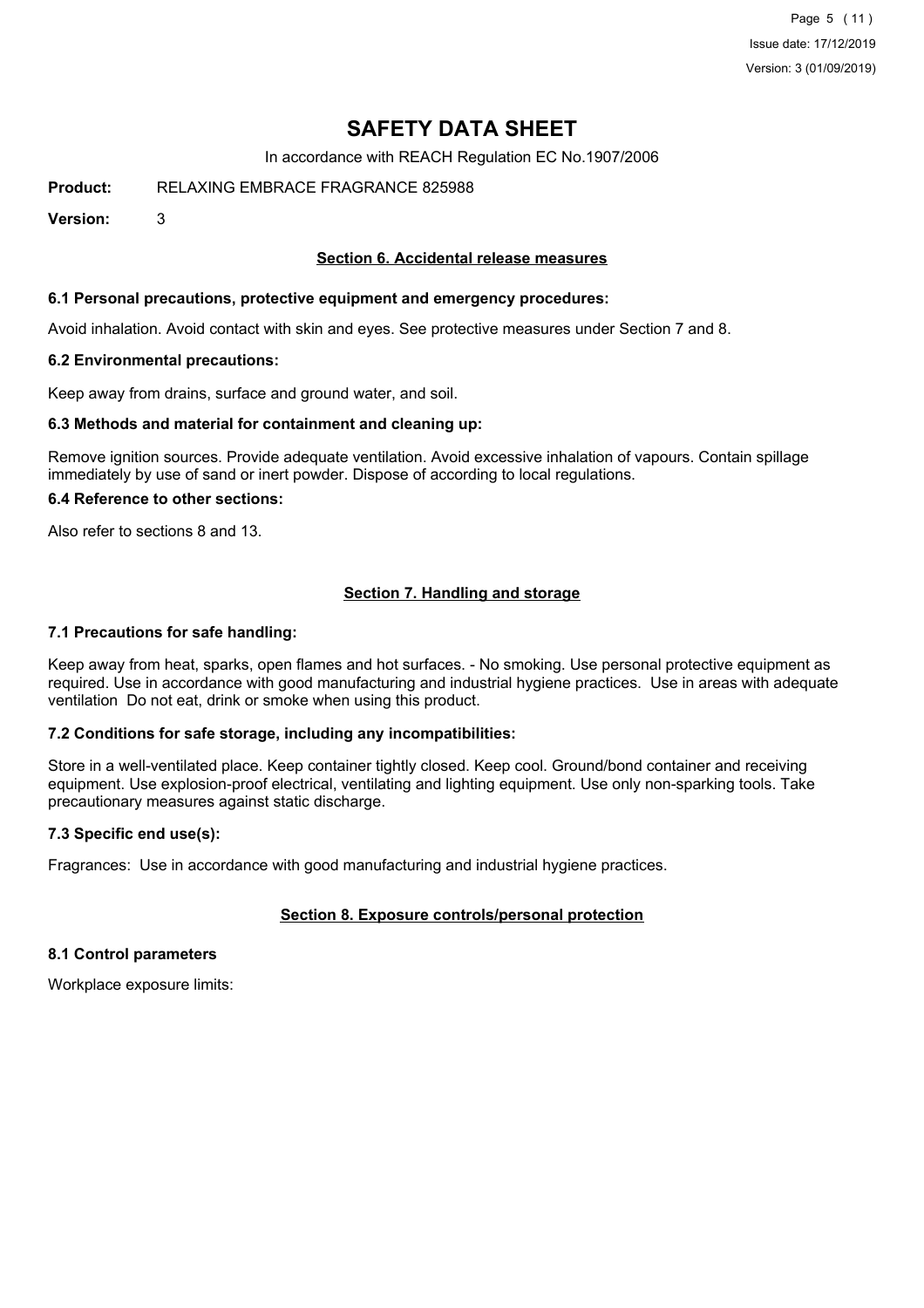## **SAFETY DATA SHEET**

In accordance with REACH Regulation EC No.1907/2006

**Product:** RELAXING EMBRACE FRAGRANCE 825988

## **Version:** 3

| Ingredient               | <b>CAS</b> | EC        | <b>Description</b>                                | Value |
|--------------------------|------------|-----------|---------------------------------------------------|-------|
|                          | 84-66-2    | 201-550-6 | Long-term exposure limit (8-hour<br>TWA) (mg/m3)  | 15    |
| <b>DIETHYL PHTHALATE</b> |            |           | Short-term exposure limit (15-<br>minute) (mg/m3) | 10    |
|                          | 101-84-8   | 202-981-2 | Long-term exposure limit (8-hour<br>TWA) (mg/m3)  | 17.1  |
| <b>DIPHENYL ETHER</b>    |            |           | Long-term exposure limit (8-hour<br>TWA) (ppm)    |       |

## **8.2 Exposure Controls**

## **Eye / Skin Protection**

Wear protective gloves/eye protection/face protection

## **Respiratory Protection**

Ensure adequate and ongoing ventilation is maintained in order to prevent build up of excessive vapour and to ensure occupational exposure limits are adhered to. If appropriate, and depending on your patterns and volumes of use, the following engineering controls may be required as additional protective measures: a) Isolate mixing rooms and other areas where this material is used or openly handled. Maintain these areas under negative air pressure relative to the rest of the plant. b) Employ the use of Personal protective equipment - an approved, properly fitted respirator with organic vapour cartridges or canisters and particulate filters. c) Use local exhaust ventilation around open tanks and other open sources of potential exposures in order to avoid excessive inhalation, including places where this material is openly weighed or measured. In addition, use general dilution ventilation of the work area to eliminate or reduce possible worker exposures. d) Use closed systems for transferring and processing this material.

Also refer to Sections 2 and 7.

## **Section 9. Physical and chemical properties**

## **9.1 Information on basic physical and chemical properties**

| Appearance:                                   | Clear colourless to pale yellow liquid       |
|-----------------------------------------------|----------------------------------------------|
| Odour:                                        | Not determined                               |
| <b>Odour threshold:</b>                       | Not determined                               |
| pH:                                           | Not determined                               |
| Melting point / freezing point:               | Not determined                               |
| Initial boiling point / range:                | Not determined                               |
| <b>Flash point:</b>                           | 85 °C                                        |
| <b>Evaporation rate:</b>                      | Not determined                               |
| Flammability (solid, gas):                    | Not determined                               |
| Upper/lower flammability or explosive limits: | Product does not present an explosion hazard |
| Vapour pressure:                              | 0.08616231 mmHg                              |
| Vapour density:                               | Not determined                               |
| <b>Relative density:</b>                      | 1.0200 - 1.0240                              |
|                                               |                                              |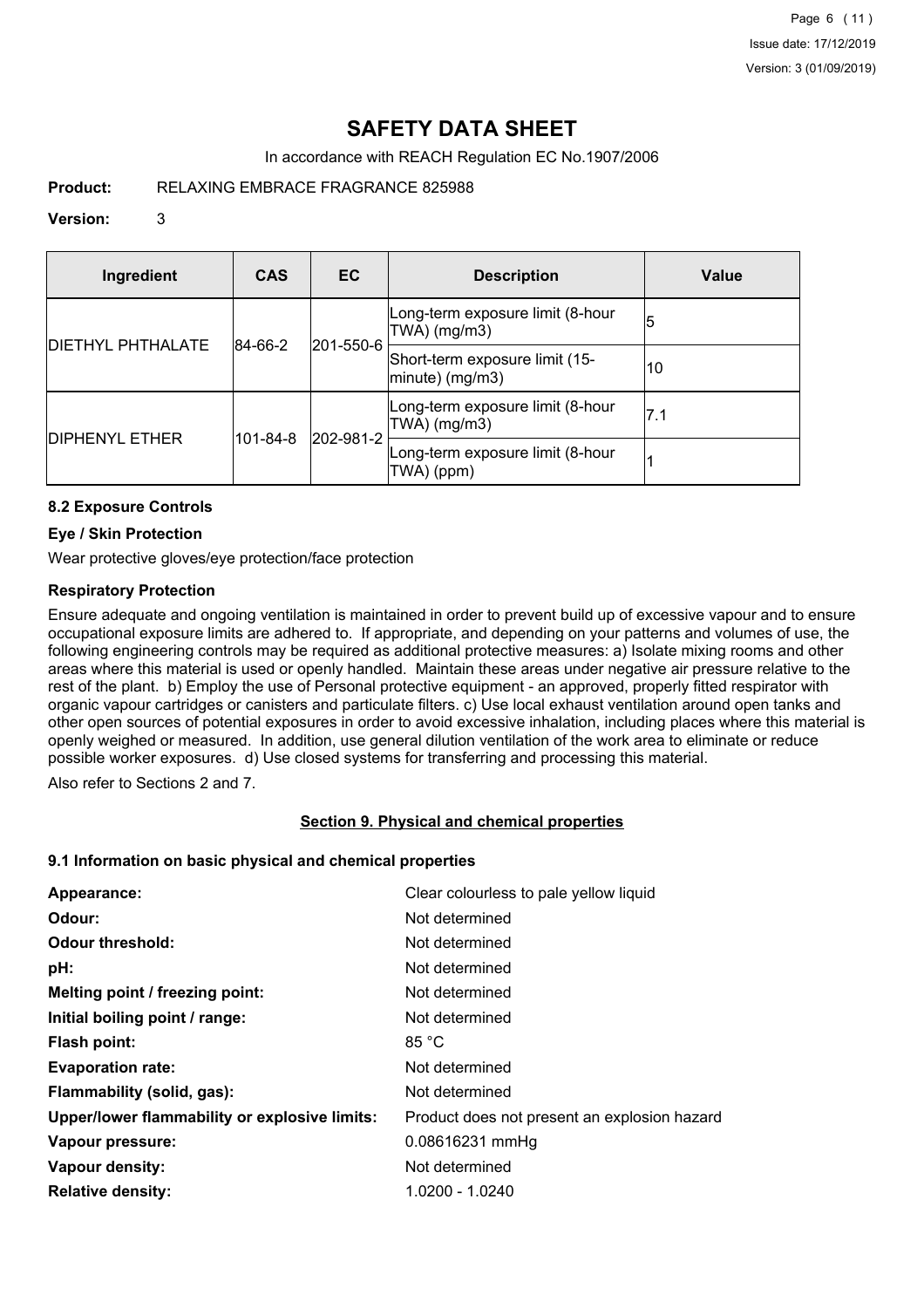Page 7 (11) Issue date: 17/12/2019 Version: 3 (01/09/2019)

## **SAFETY DATA SHEET**

In accordance with REACH Regulation EC No.1907/2006

| Product: | RELAXING EMBRACE FRAGRANCE 825988 |  |
|----------|-----------------------------------|--|
|          |                                   |  |

**Version:** 3

| Solubility(ies):                        | Not determined |
|-----------------------------------------|----------------|
| Partition coefficient: n-octanol/water: | Not determined |
| <b>Auto-ignition temperature:</b>       | Not determined |
| <b>Decomposition temperature:</b>       | Not determined |
| <b>Viscosity:</b>                       | Not determined |
| <b>Explosive properties:</b>            | Not expected   |
| <b>Oxidising properties:</b>            | Not expected   |
|                                         |                |

**9.2 Other information:** None available

## **Section 10. Stability and reactivity**

#### **10.1 Reactivity:**

Presents no significant reactivity hazard, by itself or in contact with water.

## **10.2 Chemical stability:**

Good stability under normal storage conditions.

## **10.3 Possibility of hazardous reactions:**

Not expected under normal conditions of use.

## **10.4 Conditions to avoid:**

Avoid extreme heat.

## **10.5 Incompatible materials:**

Avoid contact with strong acids, alkalis or oxidising agents.

## **10.6 Hazardous decomposition products:**

Not expected.

## **Section 11. Toxicological information**

## **11.1 Information on toxicological effects**

This mixture has not been tested as a whole for health effects. The health effects have been calculated using the methods outlined in Regulation (EC) No 1272/2008 (CLP).

| <b>Acute Toxicity:</b>                    | Based on available data the classification criteria are not met. |
|-------------------------------------------|------------------------------------------------------------------|
| <b>Acute Toxicity Oral</b>                | >5000                                                            |
| <b>Acute Toxicity Dermal</b>              | >5000                                                            |
| <b>Acute Toxicity Inhalation</b>          | Not Available                                                    |
| <b>Skin corrosion/irritation:</b>         | Skin Corrosion / Irritation Category 2                           |
| Serious eye damage/irritation:            | Eye Damage / Irritation Category 2                               |
| <b>Respiratory or skin sensitisation:</b> | Sensitization - Skin Category 1                                  |
| Germ cell mutagenicity:                   | Based on available data the classification criteria are not met. |
| Carcinogenicity:                          | Based on available data the classification criteria are not met. |
| <b>Reproductive toxicity:</b>             | Based on available data the classification criteria are not met. |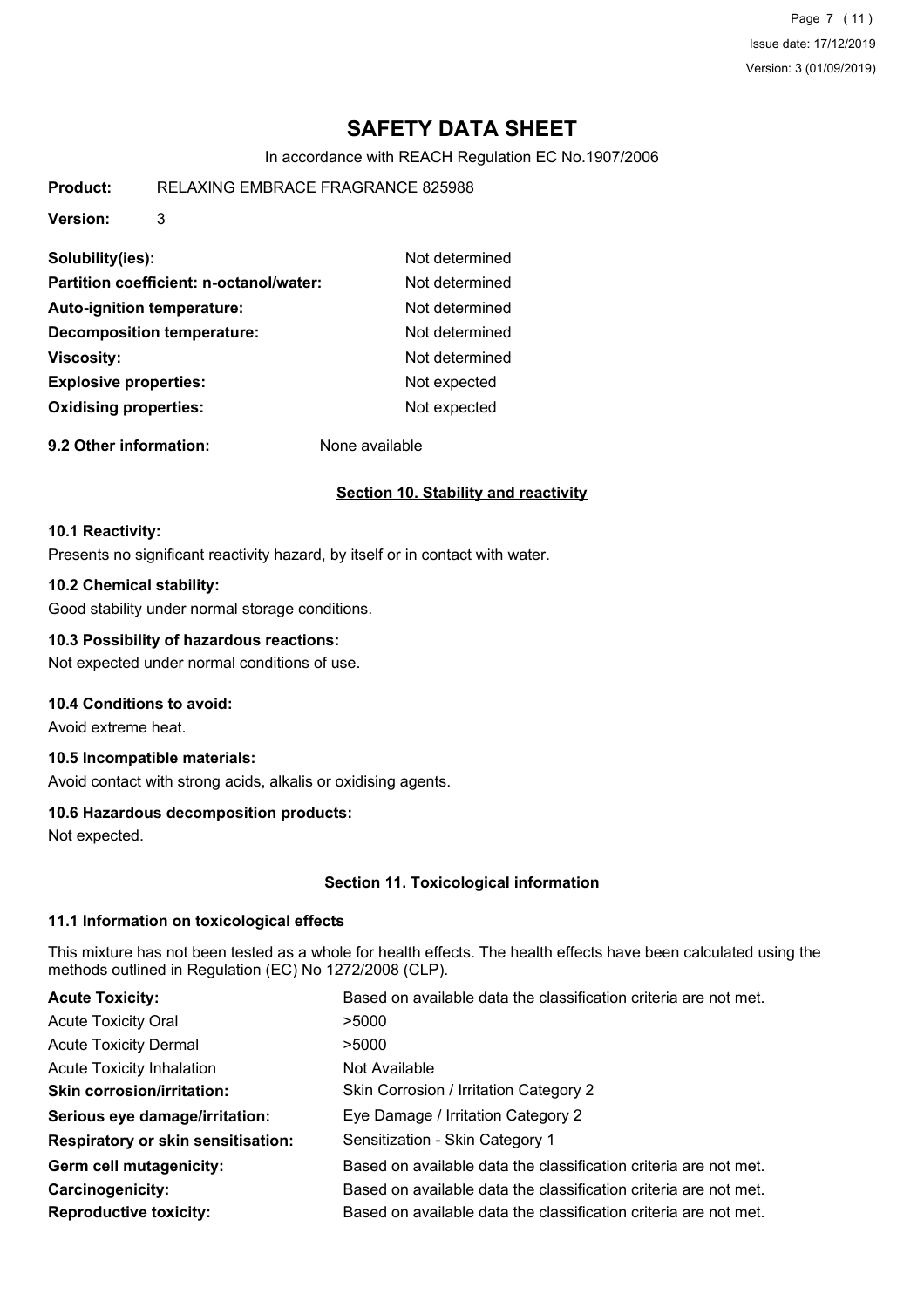Page 8 (11) Issue date: 17/12/2019 Version: 3 (01/09/2019)

## **SAFETY DATA SHEET**

In accordance with REACH Regulation EC No.1907/2006

**Product:** RELAXING EMBRACE FRAGRANCE 825988

**Version:** 3

| <b>STOT-single exposure:</b>   | Based on available data the classification criteria are not met. |
|--------------------------------|------------------------------------------------------------------|
| <b>STOT-repeated exposure:</b> | Based on available data the classification criteria are not met. |
| <b>Aspiration hazard:</b>      | Based on available data the classification criteria are not met. |

## **Information about hazardous ingredients in the mixture**

| Ingredient                              | <b>CAS</b> | EC                | LD50/ATE Oral | LD50/ATE<br><b>Dermal</b> | LC50/ATE<br><b>Inhalation</b> | <b>LC50</b><br>Route     |
|-----------------------------------------|------------|-------------------|---------------|---------------------------|-------------------------------|--------------------------|
| <b>JALLYL AMYL</b><br><b>IGLYCOLATE</b> |            | $ 916 - 328 - 0 $ | 302           | 1105                      | <b>Not available</b>          | <b>Not</b><br>lavailable |
| <b>ICAMPHOR</b>                         | 76-22-2    | $ 200 - 945 - 0 $ | 1500          | Not available             | 1.5                           | <b>IDust/mist</b>        |

Refer to Sections 2 and 3 for additional information.

## **Section 12. Ecological information**

## **12.1 Toxicity:**

Toxic to aquatic life with long lasting effects.

- **12.2 Persistence and degradability:** Not available
- **12.3 Bioaccumulative potential:** Not available
- **12.4 Mobility in soil:** Not available

## **12.5 Results of PBT and vPvB assessment:**

This substance does not meet the PBT/vPvB criteria of REACH, annex XIII.

**12.6 Other adverse effects:** Not available

## **Section 13. Disposal considerations**

## **13.1 Waste treatment methods:**

Dispose of in accordance with local regulations. Avoid disposing into drainage systems and into the environment. Empty containers should be taken to an approved waste handling site for recycling or disposal.

## **Section 14. Transport information**

| 14.1 UN number:                                                               | UN3082                                                                                   |  |
|-------------------------------------------------------------------------------|------------------------------------------------------------------------------------------|--|
| 14.2 UN Proper Shipping Name:                                                 | ENVIRONMENTALLY HAZARDOUS SUBSTANCE, LIQUID, N.O.S.<br>(LIMONENE, HEXAMETHYLINDANOPYRAN) |  |
| 14.3 Transport hazard class(es):                                              | 9                                                                                        |  |
| <b>Sub Risk:</b>                                                              |                                                                                          |  |
| 14.4. Packing Group:                                                          | Ш                                                                                        |  |
| <b>14.5 Environmental hazards:</b>                                            | This is an environmentally hazardous substance.                                          |  |
| 14.6 Special precautions for user:                                            | None additional                                                                          |  |
| 14.7 Transport in bulk according to Annex II of MARPOL73/78 and the IBC Code: |                                                                                          |  |

Not applicable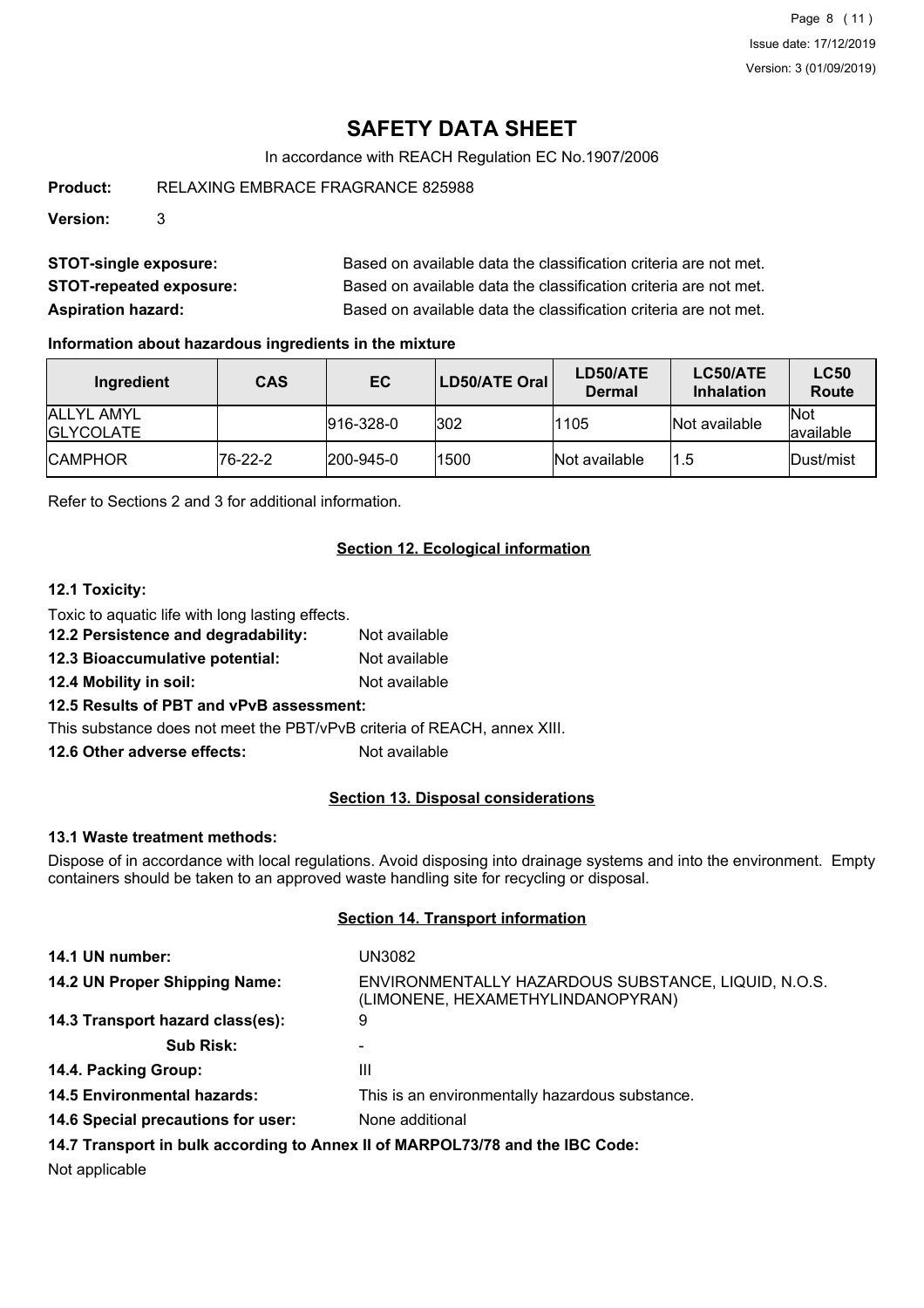Page 9 (11) Issue date: 17/12/2019 Version: 3 (01/09/2019)

## **SAFETY DATA SHEET**

In accordance with REACH Regulation EC No.1907/2006

**Product:** RELAXING EMBRACE FRAGRANCE 825988

**Version:** 3

## **Section 15. Regulatory information**

## **15.1 Safety, health and environmental regulations/legislation specific for the substance or mixture** None additional

## **15.2 Chemical Safety Assessment**

A Chemical Safety Assessment has not been carried out for this product.

# **Section 16. Other information**

| <b>Concentration % Limits:</b>  | EH C2=51.27% EH C3=5.13% SCI 2=46.49% EDI 2=40.72% EDI 2A=35.<br>22% SS 1=15.67% |
|---------------------------------|----------------------------------------------------------------------------------|
| <b>Total Fractional Values:</b> | EH C2=1.95 EH C3=19.50 SCI 2=2.15 EDI 2=2.46 EDI 2A=2.84 SS 1=6.<br>38           |

## **Key to revisions:**

SECTION 3: Composition/information on ingredients

## **Key to abbreviations:**

| <b>Abbreviation</b> | <b>Meaning</b>                                                     |
|---------------------|--------------------------------------------------------------------|
| AH <sub>1</sub>     | Aspiration Hazard Category 1                                       |
| ATD <sub>4</sub>    | Acute Toxicity - Dermal Category 4                                 |
| ATI <sub>4</sub>    | Acute Toxicity - Inhalation Category 4                             |
| ATO 4               | Acute Toxicity - Oral Category 4                                   |
| EDI <sub>1</sub>    | Eye Damage / Irritation Category 1                                 |
| EDI <sub>2</sub>    | Eye Damage / Irritation Category 2                                 |
| <b>EHA1</b>         | Hazardous to the Aquatic Environment - Acute Hazard Category 1     |
| EH <sub>C1</sub>    | Hazardous to the Aquatic Environment - Long-term Hazard Category 1 |
| EH <sub>C2</sub>    | Hazardous to the Aquatic Environment - Long-term Hazard Category 2 |
| EH <sub>C3</sub>    | Hazardous to the Aquatic Environment - Long-term Hazard Category 3 |
| FL <sub>3</sub>     | Flammable Liquid, Hazard Category 3                                |
| FS <sub>2</sub>     | Flammable Solid, Hazard Category 2                                 |
| H226                | Flammable liquid and vapour.                                       |
| H228                | Flammable solid.                                                   |
| H302                | Harmful if swallowed.                                              |
| H304                | May be fatal if swallowed and enters airways.                      |
| H312                | Harmful in contact with skin.                                      |
| H315                | Causes skin irritation.                                            |
| H317                | May cause an allergic skin reaction.                               |
| H318                | Causes serious eye damage.                                         |
| H319                | Causes serious eye irritation.                                     |
| H332                | Harmful if inhaled.                                                |
| H335                | May cause respiratory irritation.                                  |
| H371                | May cause damage to organs (organs, exposure route).               |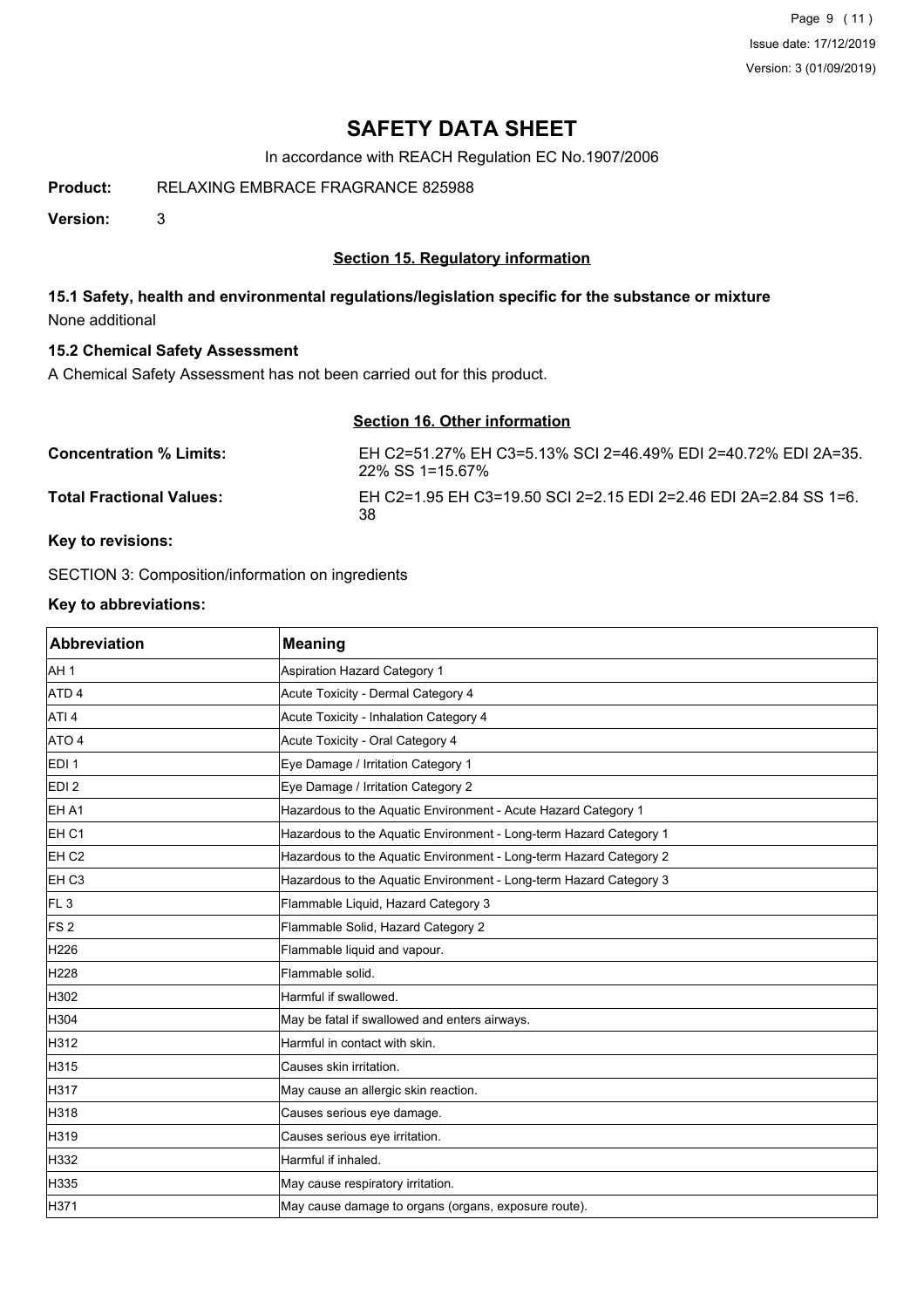Page 10 (11) Issue date: 17/12/2019 Version: 3 (01/09/2019)

## **SAFETY DATA SHEET**

In accordance with REACH Regulation EC No.1907/2006

## **Product:** RELAXING EMBRACE FRAGRANCE 825988

#### **Version:** 3

| H373             | May cause damage to organs (organs) through prolonged or repeated exposure (exposure route).                                        |  |
|------------------|-------------------------------------------------------------------------------------------------------------------------------------|--|
| H400             | Very toxic to aquatic life.                                                                                                         |  |
| H410             | Very toxic to aquatic life with long lasting effects.                                                                               |  |
| H411             | Toxic to aquatic life with long lasting effects.                                                                                    |  |
| H412             | Harmful to aquatic life with long lasting effects.                                                                                  |  |
| P210             | Keep away from heat, sparks, open flames and hot surfaces. - No smoking.                                                            |  |
| P233             | Keep container tightly closed.                                                                                                      |  |
| P240             | Ground/bond container and receiving equipment.                                                                                      |  |
| P241             | Use explosion-proof electrical, ventilating and lighting equipment.                                                                 |  |
| P242             | Use only non-sparking tools.                                                                                                        |  |
| P243             | Take precautionary measures against static discharge.                                                                               |  |
| P <sub>260</sub> | Do not breathe vapour or dust.                                                                                                      |  |
| P261             | Avoid breathing vapour or dust.                                                                                                     |  |
| P <sub>264</sub> | Wash hands and other contacted skin thoroughly after handling.                                                                      |  |
| P270             | Do not eat, drink or smoke when using this product.                                                                                 |  |
| P271             | Use only outdoors or in a well-ventilated area.                                                                                     |  |
| P272             | Contaminated work clothing should not be allowed out of the workplace.                                                              |  |
| P273             | Avoid release to the environment.                                                                                                   |  |
| P <sub>280</sub> | Wear protective gloves/eye protection/face protection.                                                                              |  |
| P301/310         | IF SWALLOWED: Immediately call a POISON CENTER or doctor/physician.                                                                 |  |
| P301/312         | IF SWALLOWED: call a POISON CENTER or doctor/physician if you feel unwell.                                                          |  |
| P302/352         | IF ON SKIN: Wash with plenty of soap and water.                                                                                     |  |
| P303/361/353     | IF ON SKIN (or hair): Remove/take off immediately all contaminated clothing. Rinse skin with water/shower.                          |  |
| P304/340         | IF INHALED: Remove victim to fresh air and keep at rest in a position comfortable for breathing.                                    |  |
| P305/351/338     | IF IN EYES: Rinse cautiously with water for several minutes. Remove contact lenses, if present and easy to<br>do. Continue rinsing. |  |
| P309/311         | IF exposed or if you feel unwell: Call a POISON CENTRE or doctor/physician.                                                         |  |
| P310             | Immediately call a POISON CENTER or doctor/physician.                                                                               |  |
| P312             | Call a POISON CENTRE or doctor/physician if you feel unwell.                                                                        |  |
| P330             | Rinse mouth.                                                                                                                        |  |
| P331             | Do not induce vomiting.                                                                                                             |  |
| P332/313         | If skin irritation occurs: Get medical advice/attention.                                                                            |  |
| P333/313         | If skin irritation or rash occurs: Get medical advice/attention.                                                                    |  |
| P337/313         | If eye irritation persists: Get medical advice/attention.                                                                           |  |
| P362             | Take off contaminated clothing and wash before reuse.                                                                               |  |
| P363             | Wash contaminated clothing before reuse.                                                                                            |  |
| P370/378         | In case of fire: Use carbon dioxide, dry chemical, foam for extinction.                                                             |  |
| P391             | Collect spillage.                                                                                                                   |  |
| P403/233         | Store in a well-ventilated place. Keep container tightly closed.                                                                    |  |
| P403/235         | Store in a well-ventilated place. Keep cool.                                                                                        |  |
| P405             | Store locked up.                                                                                                                    |  |
| P501             | Dispose of contents/container to approved disposal site, in accordance with local regulations.                                      |  |